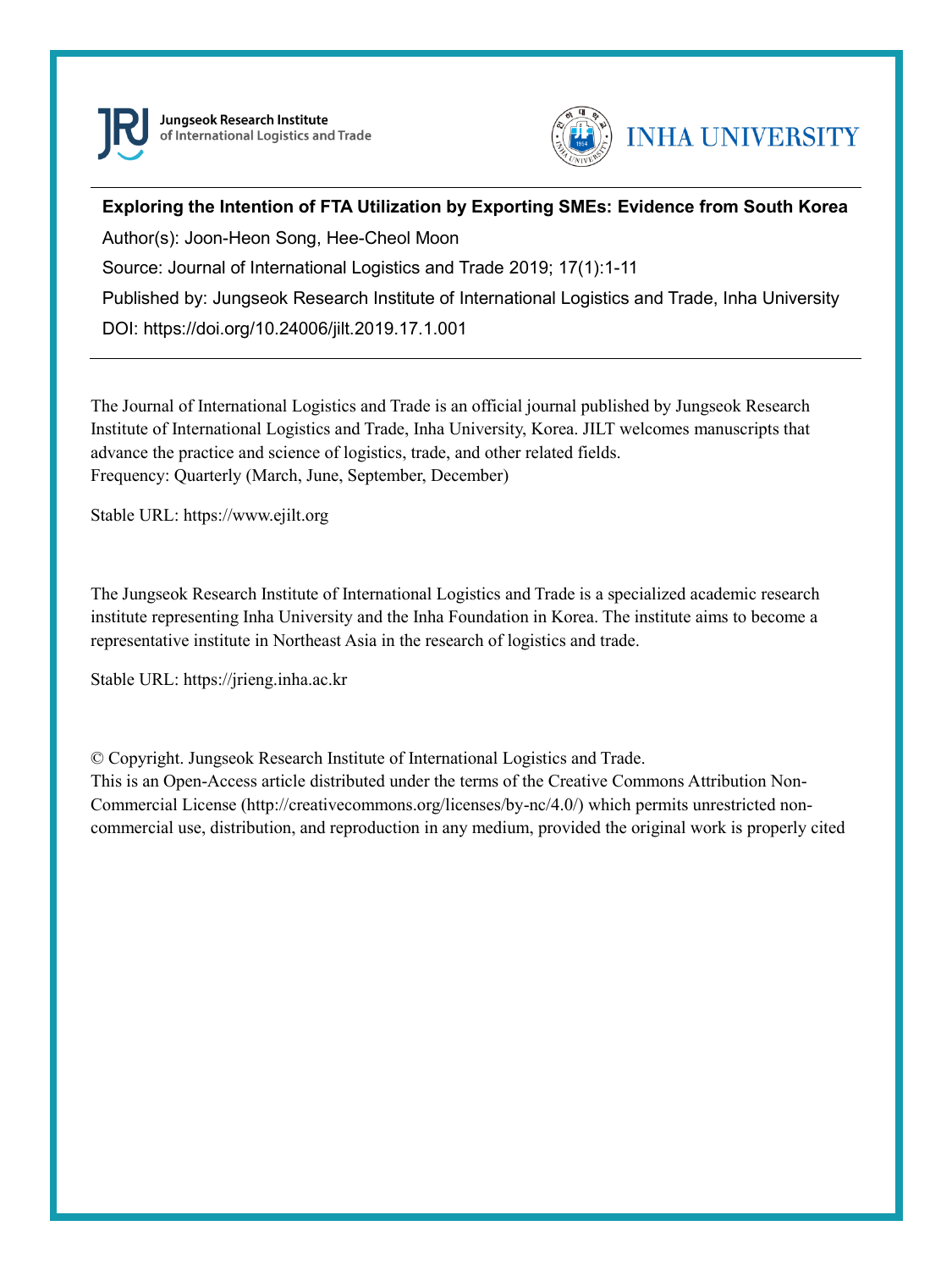# Journal of **International Logistics and Trade**

**ILLT JOURNAL OF INTERNATIONAL LOGISTICS AND TRADE** 

## **Exploring the Intention of FTA Utilization by Exporting SMEs: Evidence from South Korea**

Joon-Heon Song<sup>a\*</sup>, Hee-Cheol Moon<sup>b</sup>

<sup>a</sup> School of Business and Commerce, Tokyo International University, Japan <sup>b</sup> Department of International Trade, Chungnam National University, Korea

#### **ARTICLE INFO**

#### **ABSTRACT**

**Article history:**  Received 16 January 2019 Accepted 09 March 2019

**Keywords:** 

Free Trade Agreement (FTA) FTA utilization intention CEO attitudes Organizational learning Perceived usefulness SMEs

Considering the proliferation of free trade agreements (FTAs) worldwide, this study develops and empirically tests a conceptual model to explain the impact of CEO attitudes on the intention of exporting firms to utilize FTA preferential tariffs. Based on a survey of 221 exporting small and medium-sized enterprises in South Korea, this study employed partial least squares structural equation modelling to test the hypotheses. Results show that perceived usefulness and organizational learning partially mediate the relationship between CEO attitudes and intention to use FTA schemes. This study deepens our understanding on the firm's internal process for utilizing FTA preferential tariffs.

© 2019 Jungseok Research Institute of International Logistics and Trade All rights reserved.

#### **1. Introduction**

-

With the proliferation of free trade agreements (FTAs) worldwide, the utilization of FTA preferential tariffs is essential for exporting firms to improve price competitiveness and to enhance export performance (Hayakawa 2015b). It allows them to increase foreign markets and, as a result, benefit from higher export sales (Kawai and Wignaraja 2011). Hence, many firms view FTAs as a positive business opportunity (Takahashi and Urata 2010).

Despite the huge potential benefits, a large number of firms still not only lack understanding of the FTA schemes but are also reluctant to utilize the preferential tariffs in their exporting activities (Hayakawa et al. 2013). In particular, small and medium-sized enterprises (SMEs) are confronted with severe obstacles in using FTA schemes because of resource constraints as well as limited knowledge (Hayakawa 2015a).

The existing literature has identified several variables that affect a firm's FTA utilization (Takahashi and Urata 2010; Kawai and Wignaraja 2011; Hayakawa et al. 2013; Wignaraja 2014). It analyzed the institutional (e.g., preferential tariff margins, rules of origin, administrative costs and procedures, and non-tariff barriers), physical (e.g., firm's age, size, and location), managerial (e.g., export strategy and global supply chain management), organizational (e.g., internationalization and affiliates), and relational (e.g., export channel and transaction relationship) factors.

Although previous research revealed a variety of organizational dimensions to explain the utilization of FTA schemes, it paid scant attention to the roles and attitudes of corporate leaders who make the most significant strategic decisions of an organization. A chief executive officer (CEO) has a great impact on organizational change and the organizational strategy (Lewin and Stephens 1994). Many studies have found that the strategic decisions of small firms are set in motion

https://doi.org/10.24006/jilt.2019.17.1.001

Corresponding author: School of Business and Commerce, Tokyo International University, 1-13-1 Matobakita, Kawagoe, Saitama 350-1102, Japan; Email: jsong@tiu.ac.jp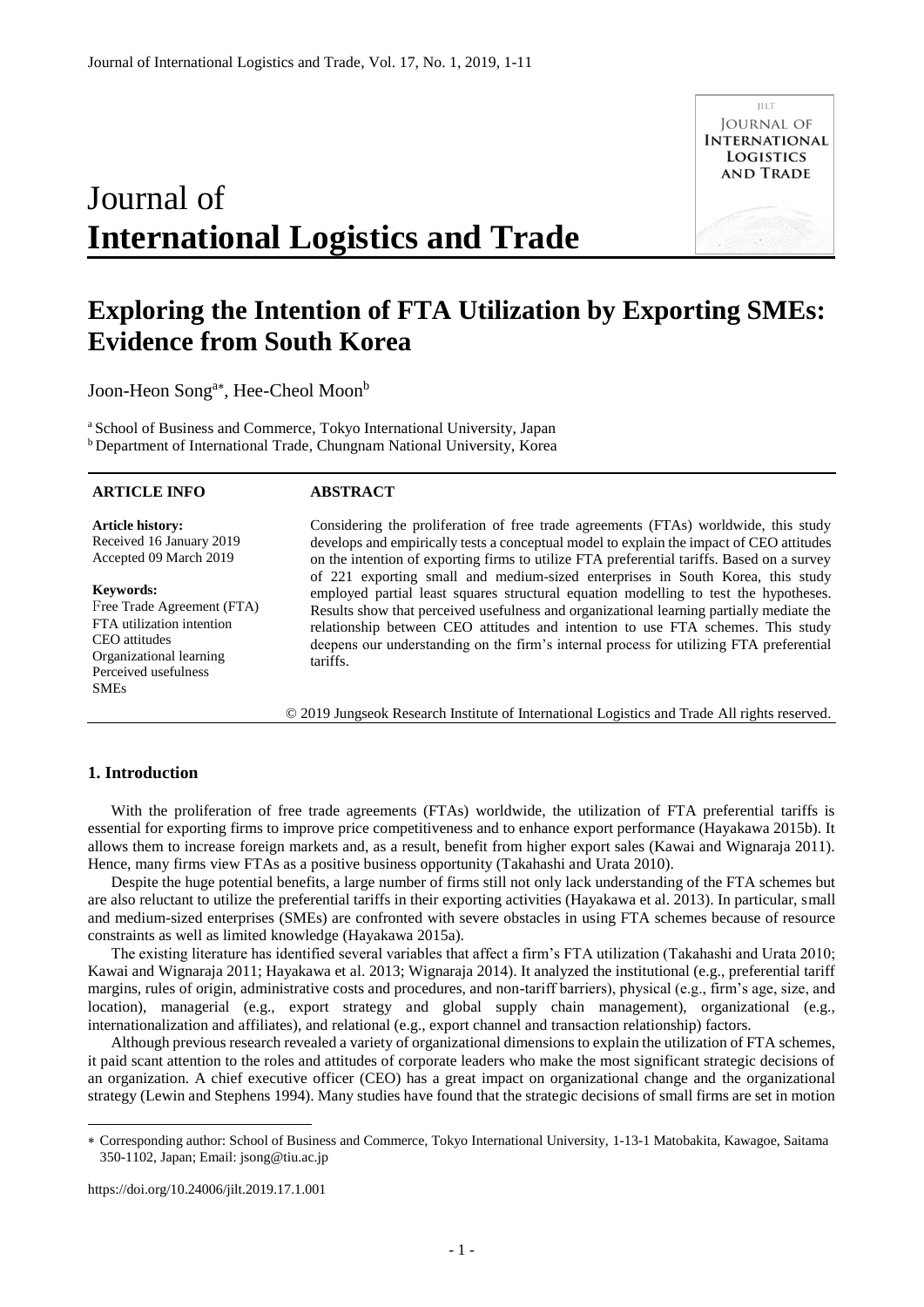by the leaders' behavior or attitude toward change (Lefebvre and Lefebvre 1992; Musteen et al. 2010). Considering these implications, this study highlights the CEO attitudes to show strategic behavior in exporting activities.

In order to analyze CEOs' roles in, and influence on, adopting new innovative methods for competitive advantage, this research draws on the literature of strategic leadership that emphasized the impact of corporate leaders' attitudes on organizational outcomes (Finkelstein et al. 2009; Boal and Hooijberg 2000). This research develops and empirically tests a conceptual model to explain the relationship between CEO attitudes and the intention of exporting SMEs to utilize FTA preferential tariffs. Although the CEO attitudes may account for a significant portion of the firm's strategic decisions, the existing literature lacks the understanding of the role and influence of CEO attitudes to explain the intention to use FTA schemes.

In addition, we try to clarify how CEO attitudes lead to the utilization intention by proposing two mediation factors: perceived usefulness and organizational learning. This study suggests that the corporate leaders have a significant impact on the perceived usefulness and organizational learning of FTA schemes to adopt the institutional measures. Perceived usefulness is influenced by the characteristics of the top manager (Neufeld et al. 2007). Furthermore, in the context of this research, the utilization intention of preferential tariffs will be dependent on the perceived usefulness of FTA schemes because not all exporting firms benefit from the outcomes of trade liberalization (Ulloa and Wagner 2012). According to Huber (1991), organizational learning is composed of processes related to knowledge acquisition, information distribution, information interpretation, and organizational memory. It is obvious that top managers contribute to the creation of a learning organization (Fernández-Mesa and Alegre 2015). Additionally, an organization with knowledge about FTA schemes is willing to utilize preferential tariffs (Wignaraja 2014).

This study contributes to the literature on international business and trade by demonstrating the structural relationship of three variables (i.e., CEO attitudes, perceived usefulness, and organizational learning) on the intention of exporting SMEs to utilize FTA schemes. This knowledge is important because previous research has offered little empirical evidence of the relationship between a firm's FTA utilization and the top manager. Moreover, we show how CEOs indirectly influence the utilization intention of preferential tariffs through perceived usefulness and organizational learning. This is the first empirical research that examines the underlying mechanisms of how exporting SMEs create the intention for using FTA schemes.

The rest of this paper is structured as follows. The next section reviews the relevant literature on FTA utilization of firms. The third section formulates hypotheses based on the conceptual model. The forth section describes the research methodology, and the fifth section presents the results of the statistical analysis. Finally, the sixth section provides a discussion and draws conclusions.

#### **2. Review of literature on FTA utilization**

Although FTAs include various policy fields, tariff liberalization is the most prominent issue of preferential trade arrangements. Therefore, in academic and practical fields, a firm's FTA utilization is defined as a series of procedures using FTA preferential tariffs in the export or import of goods (Kawai and Wignaraja 2011). Using FTA schemes is allowed for firms in order to profit from the benefits, such as lower tariff rates that reduce the purchasing costs of foreign intermediate inputs and wider market access that generates more export sales (Kawai and Wignaraja 2011). Considering the tariff savings, it is expected that the higher the most-favoured-nation rates of duty, the greater the incentive to utilize FTA tariff rates (Hayakawa et al. 2014).

However, there are costs and requirements that act as impediments to FTA utilization (Kawai and Wignaraja 2011). Specifically, exporting firms are required to meet the rules of origin (ROO) of products under each FTA, issue the certificates of origin (COO), and submit the COO to the customs authority. For exporting firms, it is essential to not only understand the complex FTA provisions and tariff concession schedules but also to accumulate knowledge and experience regarding ROOs and COOs (Wignaraja 2014). Therefore, larger firms are more likely to use FTA schemes since they have more financial, physical, and human resources (Takahashi and Urata 2010).

Inevitably, ROO has given rise to concerns over FTA utilization (Hayakawa et al. 2014). ROO is a criterion to distinguish the origin of products, which prevents deceptive trade practices to avoid having to pay customs duties. There are four main criteria for determining the product origin: wholly-obtained or produced, change in tariff classification, domestic or regional value content (RVC), and technical requirement. Hayakawa et al. (2014) showed that restrictive ROOs have a negative effect on FTA utilization. This result implies that complex and strict rules cause the increase of compliance costs for using FTA schemes.

Apart from the restrictiveness of ROOs, FTA utilization is also impeded by administrative burdens and additional costs in the process of issuing COOs (Ulloa and Wagner 2012). For instance, an exporting firm is required to build and operate a dedicated team to deal with the tasks of issuing COOs, a computer system for analysing inputs and production processes, and a verification system for confirming compliance with the ROOs (Kawai and Wignaraja 2011). Furthermore, some firms may need to change supply chain processes in order to issue formal COOs following the FTA rules (Hayakawa 2015a).

With regard to FTA utilization, most studies have focused on firms' internal or external factors affecting costs and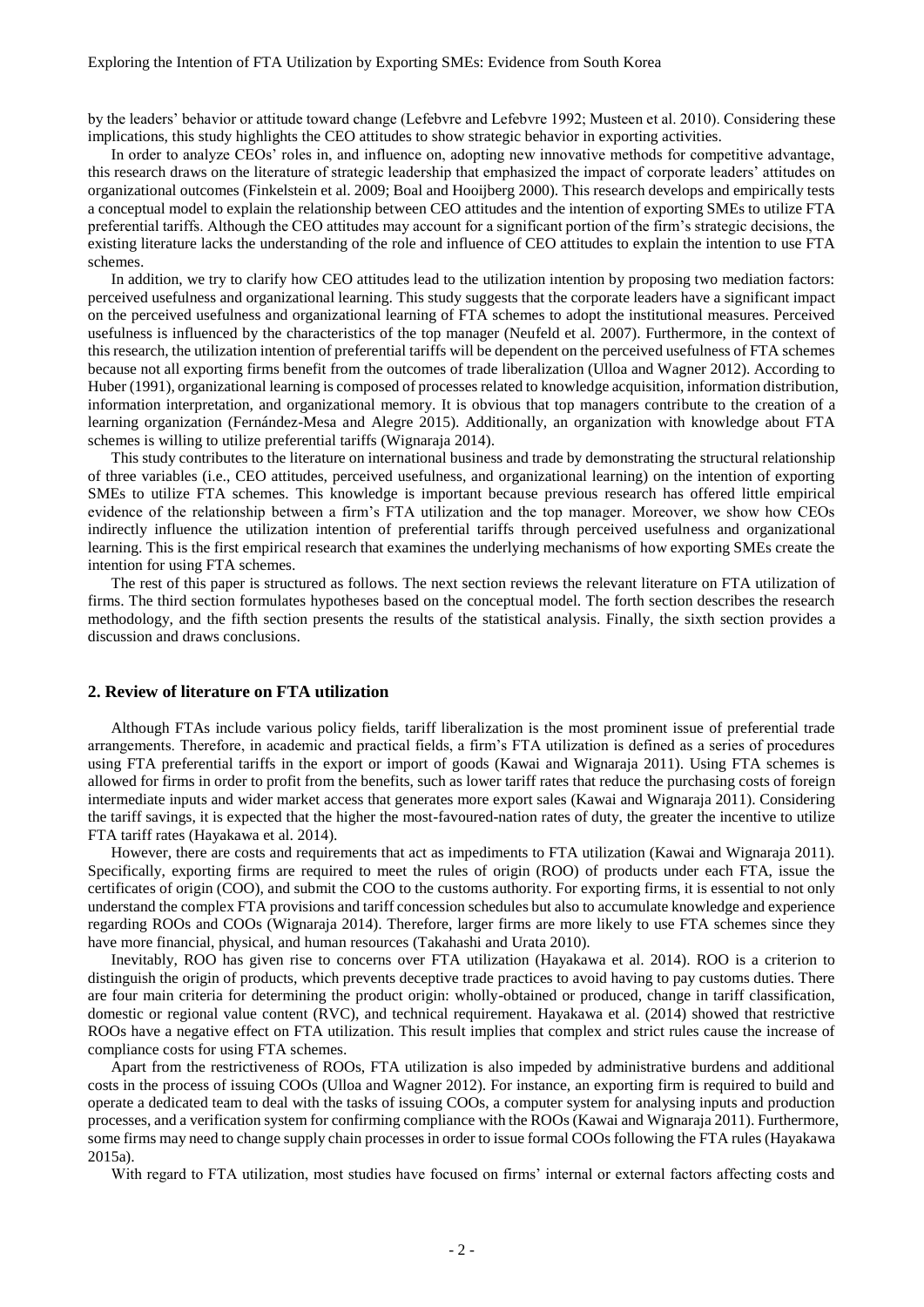benefits in the economic context. Although more recent studies have examined the influence of top managers and knowledge acquisition capabilities (Park 2015), little is known about the relationship between top managers' characteristics and FTA utilization processes. In the remainder of this section, we examine a conceptual framework of the continuous intention of exporting SMEs to use FTA schemes through a theoretical and practical exploration.

#### **3. Theoretical framework and hypotheses**

#### *3.1 CEO attitudes and utilization intention of FTA schemes*

Hambrick and Mason (1984) argue that organizations are reflections of top managers' cognitions and values. This means that the specific knowledge, experience, and preferences of leaders influence not only the assessment of surrounding circumstances, but also the strategic choices they make (Boal and Hooijberg 2000). In line with the upper echelons theory (Hambrick and Mason 1984), a large number of literature has suggested that the values and beliefs of leaders are a critical factor in shaping the organization as leaders may imprint their own values into the design of the organization (Lewin and Stephens 1994). Particularly, in the case of SMEs, evidence has shown that CEOs or founders shape their corporations according to their own preferences (Lewin and Stephens 1994).

Among the various characteristics of CEOs, the underlying attitudes have a profound influence on organization design and strategy (Musteen et al. 2006). Lewin and Stephens (1994, p. 189) define attitudes as "enduring psychological properties of the individual: i.e., characteristics that are relatively stable across time and situation." According to Musteen et al. (2010), organizations managed by CEOs with more liberal attitudes toward change tend to adopt prospector strategies that pursue high levels of exploration to develop innovations. Empirical results have shown that the psychographic characteristics of CEOs affect corporate innovativeness in accordance with demographic features (Lefebvre and Lefebvre 1992).

In the context of international business, a CEO is one of the key factors that explains export performance (Sousa et al. 2008). Fernández-Mesa and Alegre (2015) found that CEO attitudes toward entrepreneurship enhance the export intensity of SMEs. Likewise, FTA utilization was also influenced by CEOs' entrepreneurial orientation (Park 2015) and export commitment (Lee and Yang 2016). Following the theory of planned behaviour, this study considers attitude as "the degree to which a person has a favourable or unfavourable evaluation or appraisal of the behaviour in question (Ajzen 1991, p. 188)." CEO attitudes toward behaviour have a significant influence on intention (Ajzen 1991). Considering the role and influence within the firms, CEO's positive attitudes toward FTA utilization may increase the intention of exporting SMEs to use preferential tariff schemes. Thus, the following hypothesis is proposed:

#### *H1: CEO's positive attitudes increase the intention of exporting SMEs to utilize FTA schemes.*

#### *3.2 Mediation effect of perceived usefulness*

The technology acceptance model (TAM) suggests a theoretical framework to investigate an individual's behavioural intention to use a technology (Davis 1989). The model posits that usage intention is determined by the beliefs a user holds about its perceived usefulness and perceived ease of use (Davis 1989). The perceived usefulness refers to "the extent to which a person believes that using the system will enhance his or her job performance" (Davis 1989, p. 320). Of the two major beliefs in the TAM, perceived usefulness has been a fundamental driver of usage intention. In fact, given all other things being equal, the easier the system is to use the more useful it can be (Venkatesh and Davis 2000). Perceived usefulness influences the behavioural intention to use a system due to the reinforcement value of outcomes (Igbaria et al. 1995).

In the context of this study, perceived usefulness of FTA can be categorized as benefits of the preferential tariff schemes. Although empirical literature has provided evidence on the positive relationship between FTA and exports (e.g., Baier and Bergstrand 2007), perception of FTA schemes is different for every exporting firm. In exporting SMEs, if the benefits of FTA utilization outweigh the costs, then the firm is more likely to use FTA schemes. However, the present study shows that this positive effect might be directly influenced by the attitudes of CEOs. In fact, TAM presumes a mediating role of perceived usefulness in a complex relationship between external variables and usage intention (Marangunić and Granić 2015). A deeper understanding of the determinants of perceived usefulness would help us to design organizational interventions that would increase the usage intention for a new system (Venkatesh and Davis 2000). According to the advanced TAM proposed by Venkatesh and Davis (2000), perceived usefulness is influenced by several variables. Among them, this study focuses on the role of subjective norm, which refers to the influence of others on the user's decision to use or not to use the system (Marangunić and Granić 2015).

As one of the determinants of perceived usefulness, subjective norm positively affects the perception as well as the intention to use a system through processes of identification and internalization, respectively (Venkatesh and Davis 2000). Identification refers to one's belief that conducting a specific behaviour will enhance social status within an organization because the important referent believes that the behaviour should be conducted (Venkatesh and Davis 2000). Meanwhile,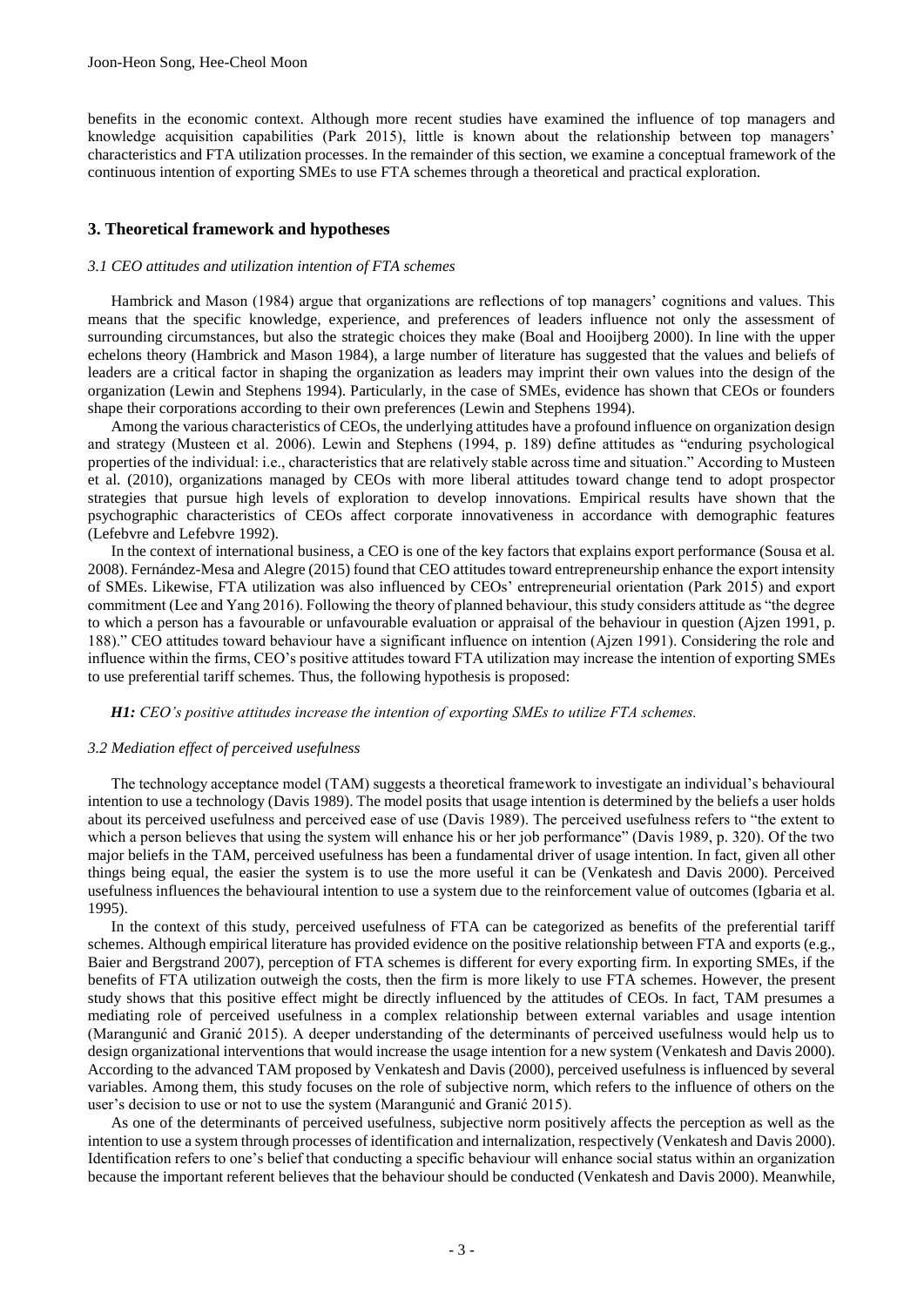the internalization process is defined as the incorporation of a referent's belief into one's own belief structure (Warshaw 1980). In the context of FTA utilization, CEO attitudes could therefore be considered as an antecedent of perceived usefulness of preferential tariff schemes by exporting SMEs. Considering the above, this research presents the following hypotheses:

*H2: CEO attitudes positively affect perceived usefulness of FTA schemes by exporting SMEs. H3: Perceived usefulness positively affects the intention of exporting SMEs to utilize FTA schemes. H4: Perceived usefulness mediates the relationship between CEO attitudes and the intention of exporting SMEs to utilize FTA schemes.*

#### *3.3 Mediation effect of organizational learning*

Moreover, organizational learning provides opportunities for the achievement of the strategic renewal within firms (Crossan et al. 1999). Conversely, a firm's behaviour change is required for learning (Fiol and Lyles 1985). Firms are expected to learn from not only the direct experiences, i.e., learning by doing and organizational search, but also from the experiences of others (Levitt and March 1988). Considering a dynamic process based on knowledge, the organizational learning process is comprised of four sub-processes: knowledge acquisition, distribution, interpretation, and memory (Huber 1991). As a result, learning enables firms to build a better understanding and interpretation of their business environment and to establish viable strategies (Fiol and Lyles 1985). The ability to learn is directly linked to the performance and long-term success of firms (Argote and Miron-Spektor 2011).

The literature on organizational learning has grown exponentially for decades (Fiol and Lyles 1985; Levitt and March 1988; Huber 1991; Easterby-Smith 1997) and has provided meaningful implications in various research fields. For example, Jiménez-Jiménez and Sanz-Valle (2011) show that organizational learning is positively related to innovation and business performance. A number of empirical studies have viewed export performance and internationalization as a process of learning and knowledge accumulation (Sousa et al. 2008; Paul et al. 2017). For SMEs, the organizational learning capability positively influences the innovative performance and export intensity, respectively (Gomes and Wojahn 2017; Fernández-Mesa and Alegre 2015).

Because of the difficulties and complexities of using preferential tariff schemes (Kawai and Wignaraja 2011), FTA utilization can be also understood as a learning process. Hayakawa et al. (2014) suggest that the compliance cost of ROOs decreases when exporting firms gain experience and accumulate relevant knowledge. As a result, the likelihood of using FTA schemes is positively associated with acquiring knowledge about FTAs (Wignaraja 2014). Finally, the present study attempts to uncover the role of organizational learning as a mediating variable of the relationship between CEO attitudes and the intention of exporting SMEs to use FTA schemes. In this context, Vera and Crossan (2004) propose a theoretical framework explaining how strategic leadership of top managers impacts organizational learning. They show how a specific leadership style and mechanisms can improve the development of stocks and learning flows.

Adopting the entrepreneurial orientation perspective, several studies have shown empirical evidence that CEOs have a direct effect on organizational learning, which is considered as a mediator (Wang 2008; Fernández-Mesa and Alegre 2015). Zahra et al. (1999) show that entrepreneurship promotes organizational learning and learning values, such as teamwork or openness. In view of these arguments, this study proposes following hypotheses:

- *H5: CEO attitudes positively affect organizational learning of exporting SMEs.*
- *H6: Organizational learning positively affects the intention of exporting SMEs to utilize FTA schemes.*
- *H7: Organizational learning mediates the relationship between CEO attitudes and the intention of exporting SMEs to utilize FTA schemes.*



**Figure 1.** Research model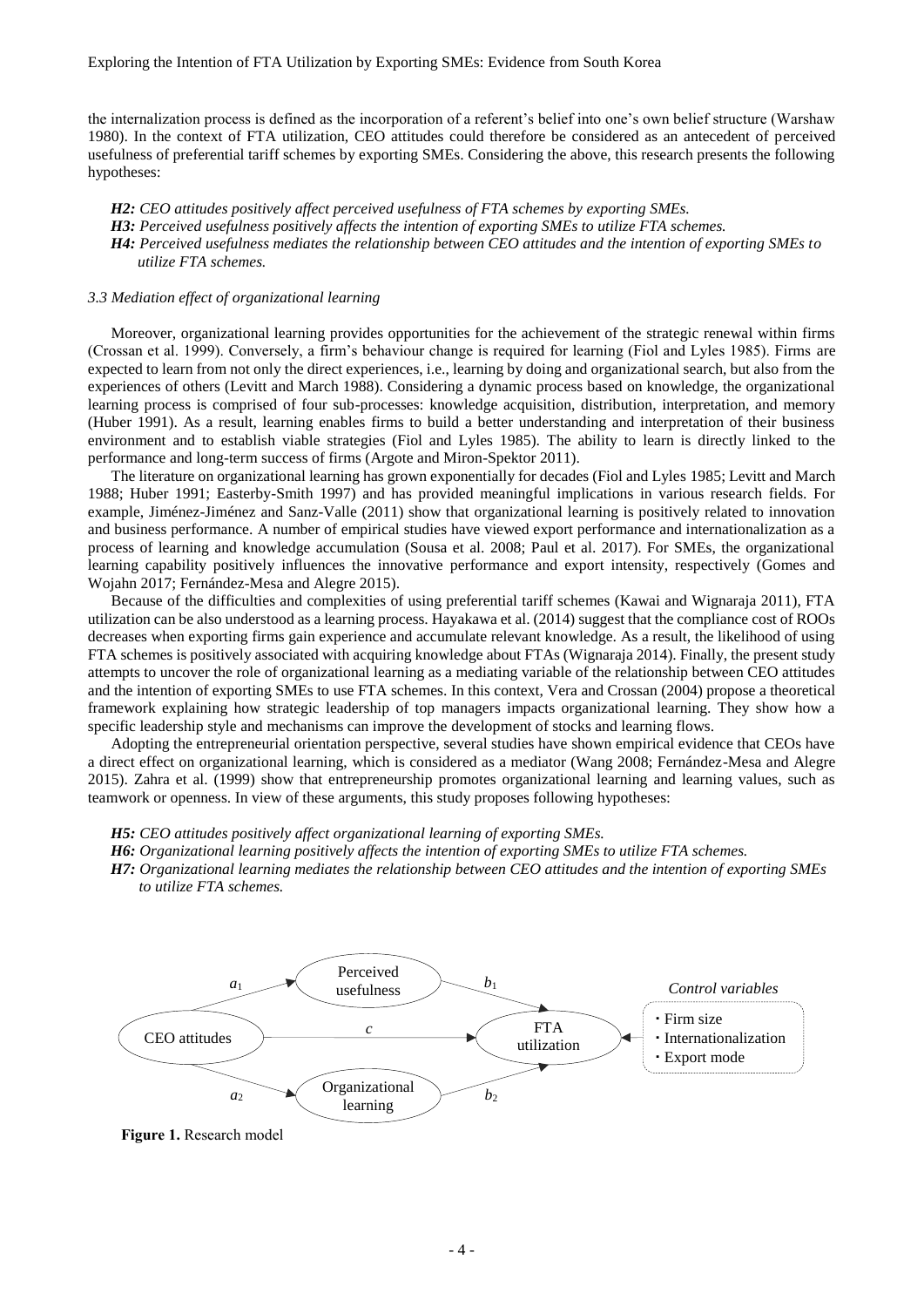#### **4. Methodology**

#### *4.1. Sample and data collection*

This study identified South Korea as a suitable country on which to carry out an empirical analysis on intention to use FTA schemes by exporting SMEs. To strengthen exports, the Korean government has promoted the conclusion of FTAs with major trading partners. As a result, South Korea's FTA coverage ratio (the share of exports to FTA partners out of total exports) stood at over 70% in 2017. In these circumstances, FTA utilization is essential for South Korea's exporting companies, as it can secure tariff savings, foreign market access, and export expansion.

This study used primary data collected from South Korean manufacturing exporting SMEs. A sample of 2,500 firms operating in various sectors was created via systematic random sampling using Korea Strategic Marketing Tool Professional 2016, a comprehensive database on South Korean companies, provided by Korea Contents Media. The data were collected through a survey using a structured questionnaire.

Before the main survey was conducted, an exploratory research was carried out in order to refine the items. First, face validity was assessed by a panel of experts with knowledge of and experience in using FTA schemes, including academic researchers, government officials, and businesspeople. Second, a pre-test was conducted on five firms in order to ensure that the questionnaire items were fully understandable in the context of FTA utilization by exporting SMEs.

To ensure survey quality and reliability, trained surveyors contacted each firm by phone or e-mail, explained the purpose of the study, and filled out each questionnaire. Respondents were ensured anonymity, and their participation was voluntary. The survey was restricted to respondents with more than two years of experience in an export business. Data collection was conducted between February 21 and March 3, 2017. Of the 2,500 firms initially contacted, 221 respondents completed the questionnaires fully, yielding a response rate of about 9%.

The responding firms operated in 11 different industries: chemistry (33 firms, 14.9%), steel and metal (24 firms, 10.9%), textile, garment and leather (23 firms, 10.4%), machinery and equipment (20 firms, 9.1%), food and beverage (15 firms, 6.8%), rubber and plastics (13 firms, 5.9%), electronics and communications (11 firms, 5.0%), electricity (eight firms, 3.6%), paper and wood (6 firms, 2.8%), motor vehicles (2 firms, 0.9%), and other industries (66 firms, 29.9%). Table 1 presents the characteristics of the sample firms.

| Number of employees              | n                | $\frac{0}{0}$ | Annual sales (billion won)   | n                | $\frac{0}{0}$ |
|----------------------------------|------------------|---------------|------------------------------|------------------|---------------|
| < 50                             | 12               | 5.4           | < 50                         |                  | 4.1           |
| $50 - 100$                       | 71               | 32.1          | $50 - 100$                   | 21               | 9.5           |
| $100 - 200$                      | 90               | 40.7          | $100 - 500$                  | 101              | 45.7          |
| $200 - 300$                      | 37               | 16.7          | $500 - 1,000$                | 47               | 21.3          |
| 300 or more                      | 11               | 5.0           | $1,000$ or more              | 43               | 19.5          |
| Share of exports in sales $(\%)$ | $\boldsymbol{n}$ | $\%$          | Number of years in exporting | $\boldsymbol{n}$ | $\%$          |
| $\leq 5$                         | 33               | 14.9          | $\leq 5$                     | 26               | 11.8          |
| $6 - 10$                         | 28               | 12.7          | $6 - 10$                     | 87               | 39.4          |
| $11 - 25$                        | 44               | 19.9          | $11 - 20$                    | 60               | 27.1          |
| $25 - 50$                        | 51               | 23.1          | $21 - 30$                    | 30               | 13.6          |
| $51 - 75$                        | 31               | 14.0          | 35 or more                   | 16               | 7.2           |
| 75 or more                       | 34               | 15.4          | Non-response                 |                  | 0.9           |

**Table 1.** Sample characteristics (*n=*221)

#### *4.2 Measures*

The four key constructs of this study are CEO attitudes, FTA utilization intention, perceived usefulness, and organizational learning. All the constructs were measured by reflective items, except the controls, using a five-point Likert scale ranging from "strongly disagree" (1) to "strongly agree" (5). All the items were modified to fit the context of this research.

This study's "CEO attitudes" construct is a new measurement. Two studies, Kim and Chung (2013) and Lee and Yang (2016), are used as sources to establish the CEO attitudes scale, which consists of three items. While previous research on FTA utilization has often relied on secondary data (e.g., utilization ratio in importing) or binary measures (e.g., utilization experience), this study emphasizes intention to use FTA preferential tariffs. FTA utilization intention consists of three items derived from Joo et al. (2016) and literature on the TAM (Davis 1989). The perceived usefulness scale was also derived from literature on the TAM (Davis 1989) and was adjusted to fit the context of FTA. Following previous research (Kawai and Wignaraja 2011; Park 2015), this new scale includes the major expected effects of FTAs, such as enhancing price competitiveness, increasing export performance, improving foreign business environments, and enlarging foreign markets. Based on the theoretical literature (Huber 1991; Argote and Miron-Spektor 2011) and empirical research (Jerez-Gomez et al. 2005; Lloria and Moreno-Luzon 2014), this study conceived its organizational learning scale in terms of the learning process. Although previous research has often measured organizational learning as a binary variable indicating whether a firm has the knowledge necessary to use FTA schemes (Kawai and Wignaraja 2011; Wignaraja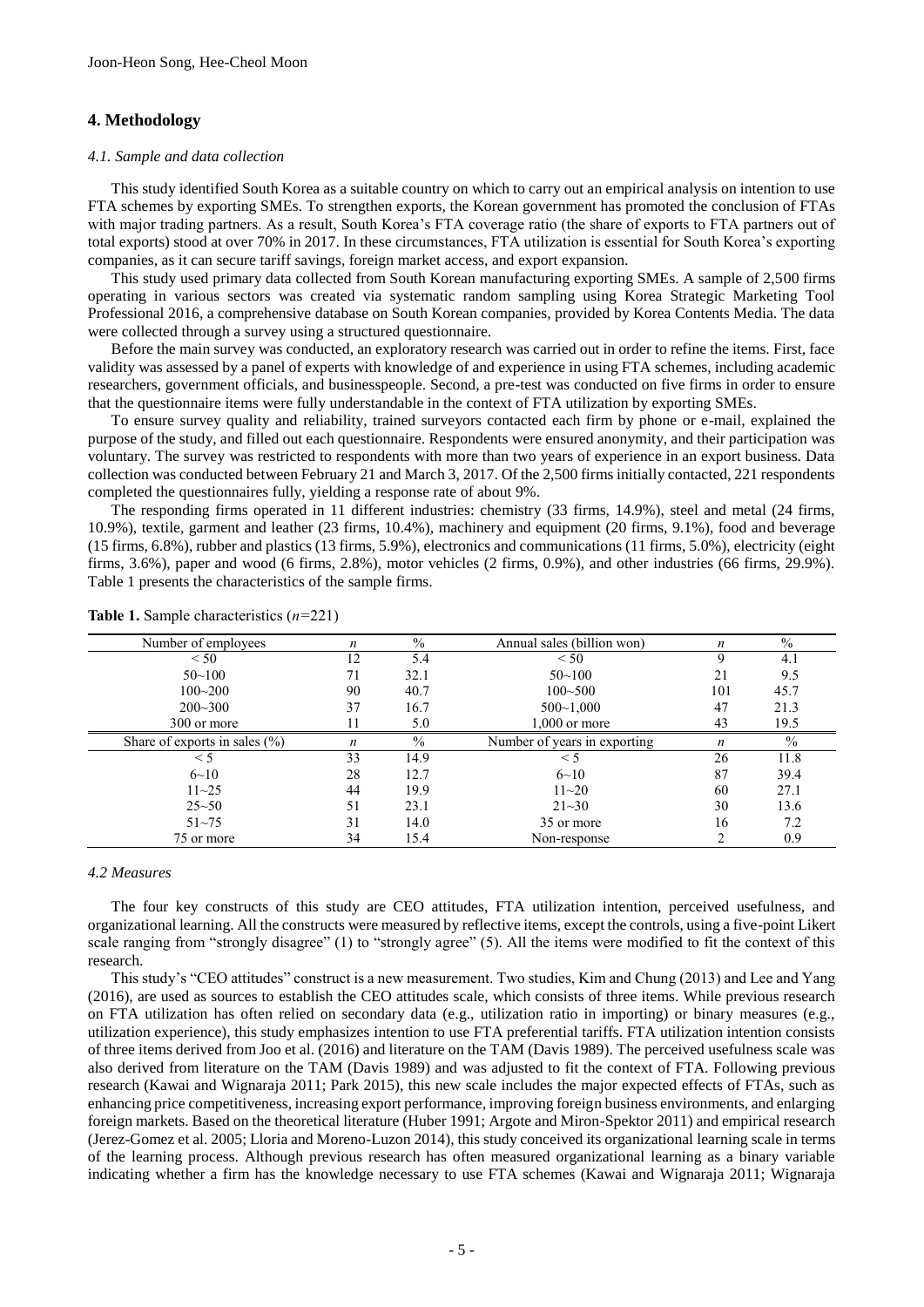2014), this study adopted a reflective measurement approach using four items modified to fit the context of FTA utilization.

This study included three control variables: firm size, internationalization, and export mode. Firm size was measured as the number of regular employees. Previous studies have shown that large firms were more likely to utilize FTA schemes (Takahashi and Urata 2008). Internationalization was defined as the share of exports out of total sales (i.e., export intensity) during the previous three years. The evidence has shown that a firm's internationalization has a positive effect on its FTA utilization (Ing et al. 2016), perhaps because a more highly internationalized firm benefits from tariff removal in both its exporting and importing activities. Finally, for export mode, a dummy variable of 0 was input for direct export and 1 for indirect export via intermediaries. Takahashi and Urata (2008) found that a firm with subsidiaries or affiliates in an FTA partner country tended to use preferential tariff schemes.

#### *4.3 Data analysis*

As recommended by Hair et al. (2017), this study employed partial least squares structural equation modelling (PLS-SEM) to test the hypothesized relationships because of four reasons. Firstly, the sample is not very large. Secondly, the analysis uses both metric- and quasi-metric scaled data. Thirdly, research model is complex including direct and mediating effects. Finally, the study is an exploratory analysis and focuses on the prediction of a dependent variable. All data were analysed using SmartPLS 3.2.7 (Ringle et al. 2015).

#### **5. Analysis and results**

#### *5.1. Assessment of measurement model*

Assessing the reflective measurement model requires estimating individual indicator reliability, internal consistency reliability, convergent validity, and discriminant validity (Hair et al. 2017). To evaluate indicator reliability, this study examined factor loadings and their statistical significance levels, obtained by a bootstrapping procedure (5,000 subsamples). As shown in Table 2, all factor loadings are greater than 0.708 on their construct and are significant at the 0.001 level. Thus, all items have loadings above the threshold (Hulland, 1999).

| Item description                                                               | FL         | t-value | Alpha | CR    | AVE   |
|--------------------------------------------------------------------------------|------------|---------|-------|-------|-------|
| FTA utilization intention                                                      |            |         | 0.934 | 0.958 | 0.883 |
| Our firm intends to utilize FTA schemes                                        | $0.946***$ | 101.811 |       |       |       |
| Our firm is considering using FTA schemes                                      | $0.945***$ | 96.492  |       |       |       |
| When necessary, our firm will use FTA schemes                                  | $0.927***$ | 52.722  |       |       |       |
| Perceived usefulness                                                           |            |         | 0.937 | 0.955 | 0.842 |
| Using FTA schemes enhances our price competitiveness                           | $0.897***$ | 38.264  |       |       |       |
| Using FTA schemes increases our export performance                             | $0.926***$ | 43.375  |       |       |       |
| Using FTA schemes improves our foreign business environments                   | $0.939***$ | 98.482  |       |       |       |
| Using FTA schemes enables to enlarge our foreign markets                       | $0.908***$ | 52.069  |       |       |       |
| CEO attitudes                                                                  |            |         | 0.951 | 0.968 | 0.911 |
| Our firm's CEO or top manager encourages exports by using FTA schemes          | $0.951***$ | 72      |       |       |       |
| Our firm's CEO or top manager is interested in utilizing FTA schemes           | $0.974***$ | 260.153 |       |       |       |
| Our firm's CEO or top manager has a positive attitude toward using FTA schemes | $0.938***$ | 59.301  |       |       |       |
| Organizational learning                                                        |            |         | 0.945 | 0.958 | 0.821 |
| Our firm periodically collects information and knowledge on using FTA schemes  | $0.905***$ | 67.629  |       |       |       |
| Employees actively attend education or seminars related to using FTA schemes   | $0.877***$ | 42.620  |       |       |       |
| Our firm seeks advice and consultation from experts on using FTA schemes       | $0.862***$ | 42.463  |       |       |       |
| The members of our firm share information and knowledge on using FTA schemes   | $0.928***$ | 55.634  |       |       |       |
| Employees store up knowledge and information on using FTA schemes              | $0.956***$ | 164.066 |       |       |       |

\* *p* < 0.05; \*\**p* < 0.01; \*\*\**p* < 0.001; *FL* (factor loadings); *Alpha* (Cronbach's alpha); *CR* (composite reliability); *AVE* (average variance extracted).

Internal consistency reliability was measured using composite reliability (*CR*) and Cronbach's alpha. Higher *CR* and Cronbach's alpha values indicate higher levels of reliability. The *CR* value should be above 0.7 for all constructs (Bagozzi and Yi 1988). As Table 2 shows, all *CR* values exceed the cut-off criterion.

To assess convergent validity, this study measured average variance extracted (*AVE*), which should exceed 0.5 for all constructs, indicating that 50% of the variance is explained by different reflective items (Bagozzi and Yi 1988). The *AVE*s for all constructs were found to be satisfactory.

Finally, discriminant validity was assessed using the criterion suggested by Fornell and Larcker (1981), which compares the square root of the *AVE* values with the correlations between constructs. For adequate discriminant validity, the square root of the *AVE* for each construct should be larger than its correlation with other constructs. As Table 3 shows, the diagonal elements are greater than the off-diagonal elements in the corresponding rows and columns.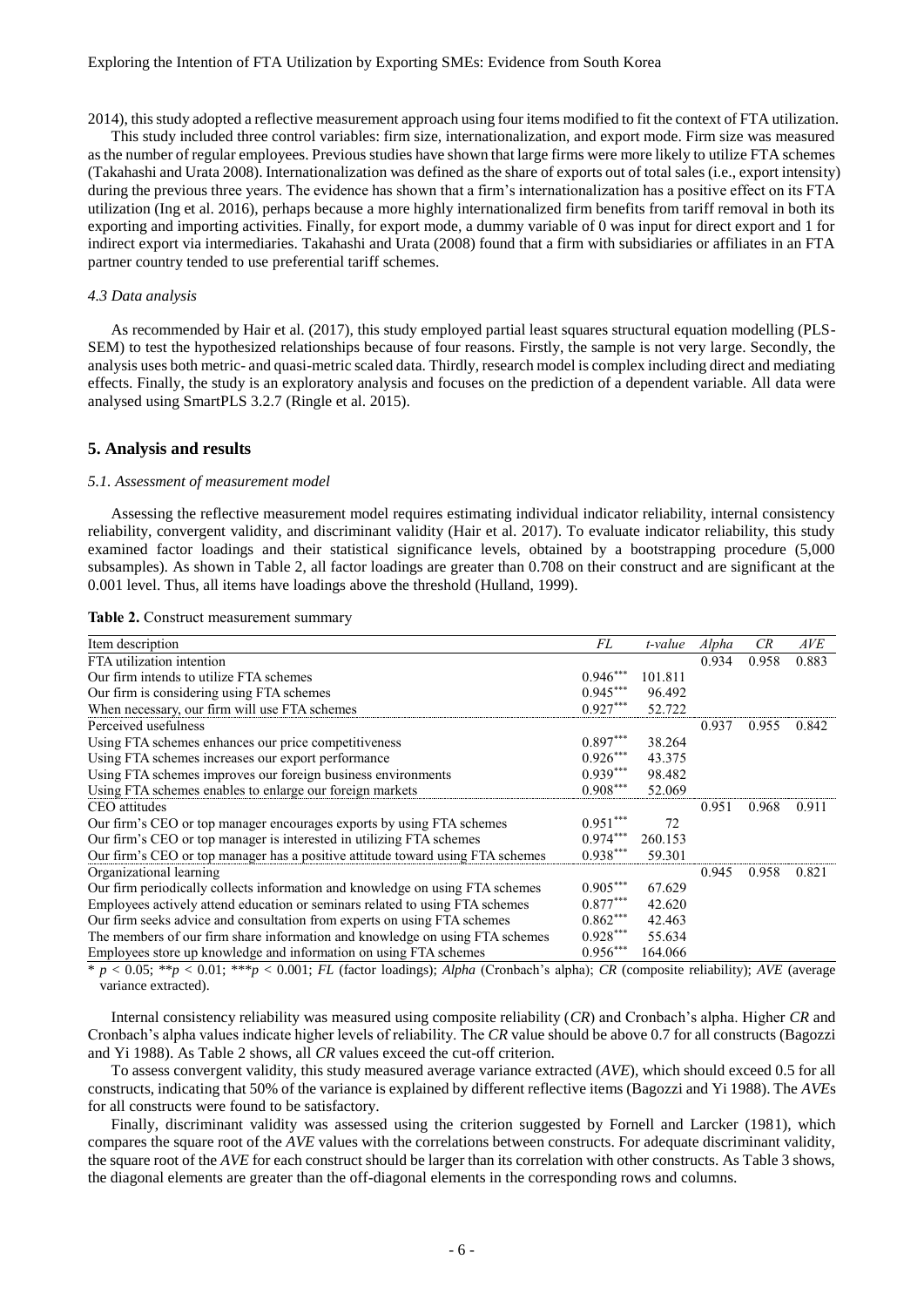|                                   | Mean  | SD    |         |       |         |       |         |          |       |
|-----------------------------------|-------|-------|---------|-------|---------|-------|---------|----------|-------|
| 1. CEO attitudes                  | 3.694 | 1.121 | (0.954) |       |         |       |         |          |       |
| 2. Export mode (binary)           | 0.300 | 0.461 | 0.011   | 1.000 |         |       |         |          |       |
| 3. FTA utilization intention      | 3.852 | 1.072 | 0.717   | 0.075 | (0.940) |       |         |          |       |
| 4. Internationalization (ordinal) | 3.550 | 1.616 | 0.159   | 0.076 | 0.046   | 000.  |         |          |       |
| 5. Organizational learning        | 3.307 | 1.138 | 0.726   | 0.030 | 0.687   | 0.155 | (0.906) |          |       |
| 6. Perceived usefulness           | 3.323 | 1.065 | 0.568   | 0.055 | 0.636   | 0.121 | 0.527   | (0.918)  |       |
| 7. Firm size (ordinal)            | 3.840 | 0.939 | 0.054   | 0.137 | 0.077   | 0.041 | 0.006   | $-0.026$ | 1.000 |

**Table 3.** Descriptive statistics, correlations, and square root of the *AVE*

\* The diagonal elements (in bold) are the square root of *AVE* for reflective constructs

#### *5.2. Assessment of structural model*

To examine the proposed hypotheses, the structural model was assessed based on the algebraic sign, magnitude, and statistical significance of path coefficients. This study used a bootstrapping technique to generate *t*-statistics and standard errors, which allows an evaluation of the statistical significance of the structural paths (Hair et al. 2017).

Prior to considering the structural model, the variance inflation factor (*VIF*) was calculated to confirm multicollinearity between predictors. All *VIF* values were below 3, indicating the absence of multicollinearity. Next, the study evaluated the predictive power of the structural model as recommended by Hair et al. (2017), using the explained variance of endogenous latent variables  $(R^2)$ , effect size  $(f^2)$ , and Stone–Geisser's  $Q^2$ .

First, the coefficient of determination was computed: 32.2% for perceived usefulness, 52.7% for organizational learning, and 64.2% for FTA utilization intention (see Table 4). The high  $R^2$  value indicates that the research model has high predictive validity (Hair et al. 2017).

**Table 4.** Proportion of explained variance  $(R^2)$  and Stone-Geisser's  $Q^2$ 

|                           | $R^2$ | $C V$ -C $O2$ | CV-R O <sup>2</sup> |
|---------------------------|-------|---------------|---------------------|
| CEO attitudes             |       | 0.703         |                     |
| Perceived usefulness      | 0.322 | 0.669         | 0.254               |
| Organizational learning   | 0.527 | 0.680         | 0.401               |
| FTA utilization intention | 0.642 | 0.659         | 0.527               |

*\* CV-C* (Cross-validated communality); *CV-R* (Cross-validated redundancy)

Second, this study calculated the effect size for each relationship in the model. Effect sizes  $f^2$  of 0.02, 0.15, and 0.35 are regarded as indicating weak, moderate, and strong effects, respectively (Cohen 1988). The results show medium effect sizes for CEO attitudes ( $f^2 = 0.143$ ), organizational learning ( $f^2 = 0.107$ ), and perceived usefulness ( $f^2 = 0.156$ ) on FTA utilization intention, while CEO attitudes have moderate and strong effects on organizational learning  $(f^2 = 1.112)$  and perceived usefulness ( $f^2 = 0.475$ ), respectively (see Table 6). All control variables were shown to have a low effect on FTA utilization intention.

Third, Table 4 shows the Stone–Geisser's  $Q^2$  statistic, the cross-validated redundancy index for the endogenous variables. The results are 0.254, 0.401, and 0.527 for (respectively) perceived usefulness, organizational learning, and FTA utilization intention. These results indicate that the endogenous constructs all have sufficient predictive relevance because all  $Q^2$  values are greater than zero (Chin 1998).

In addition, this study assessed the goodness-of-fit for the research model by examining the standardized root mean square residual (SRMR). The lower the SRMR, the better the model fit. The study's SRMR value of 0.052 indicates a good model fit, as it is below the common cut-off value of 0.08 (Hu and Bentler 1999).

Table 5 indicates the total effect (*c*) of CEO attitudes on FTA utilization intention without any influence and the direct effect of CEO attitudes on FTA utilization intention as the sum of the direct  $(c<sup>r</sup>)$  and indirect (mediating) effects. Specifically, *c'* represents the effect of CEO attitudes on FTA utilization intention after mediating variables are controlled for: perceived usefulness  $(a_1b_1)$  and organizational learning  $(a_2b_2)$ .

**Table 5.** Summary of mediating effects (Total effects)

| Total effect<br>Direct effect |                 |                    | Indirect (Mediating) effects |                |                         |       |           |            |
|-------------------------------|-----------------|--------------------|------------------------------|----------------|-------------------------|-------|-----------|------------|
|                               |                 | Coefficient $(c')$ |                              | Point estimate | 95% Confidence interval |       |           | <i>VAF</i> |
| Coefficient $(c)$<br>t-value  |                 |                    | t-value                      |                | Lower                   | Upper | Supported |            |
| $c = 0.728***$<br>18.446      | $c' = 0.349***$ | 4.856              | $a_1b_1 = 0.167***$          | 0.101          | 0.311                   | Yes   |           |            |
|                               |                 |                    | $a_2b_2 = 0.212***$          | 0.095          | 0.250                   | Yes   | 52%       |            |

\**p* < 0.05; \*\**p* < 0.01; \*\*\**p* < 0.001; Bootstrapping based on 5,000 resamples; *VAF* (Variance accounted for)

The results show that CEO attitudes have a significant total effect on FTA utilization intention ( $c = 0.728$ ;  $p < 0.001$ ). When the two mediators in the model were included, the path coefficient  $(c' = 0.349; p < 0.001)$  was still significant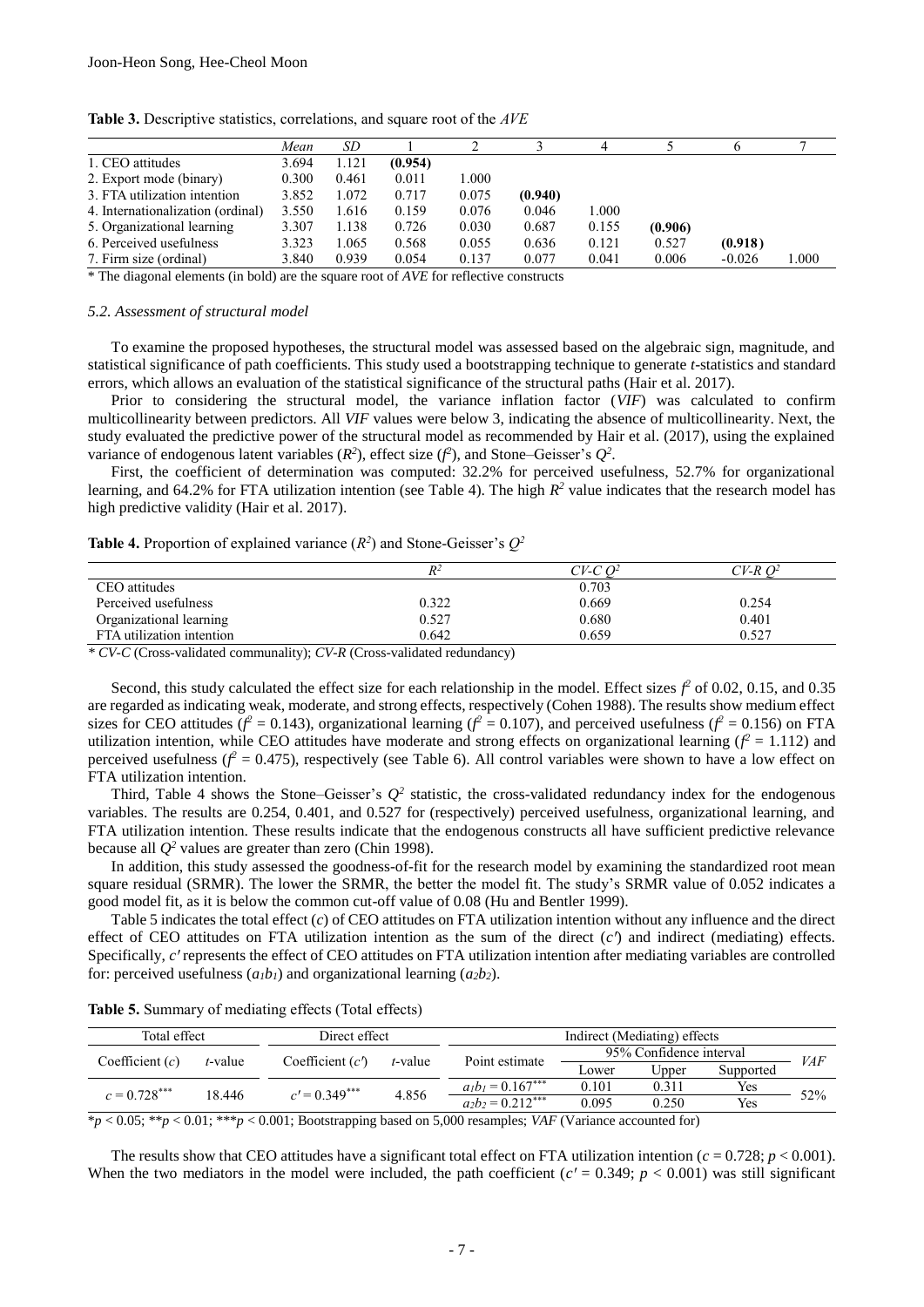(direct effect), which confirms partial mediation. Hence, this study found evidence that CEO attitudes positively impact FTA utilization intention, supporting *H1*. This result also shows how the direct effect of CEO attitudes on FTA utilization intention decreases when perceived usefulness and organizational learning are included.

To test *H4* and *H7*, this study assessed the significance of the indirect effect using bootstrapping procedures. The indirect paths via perceived usefulness  $(a_l b_l = 0.167; p < 0.001)$  and via organizational learning  $(a_2 b_2 = 0.212; p < 0.001)$ were significant, indicating that perceived usefulness mediates the relationship between CEO attitudes and FTA utilization intention, supporting *H4*. The result also indicates that organizational learning acts as an important mediator of the effect of CEO attitudes on FTA utilization intention. This result supports *H7*.

To determine the magnitude of this indirect effect, this study calculated the variance accounted for (*VAF*) index (Hair et al., 2017), which represents the size of the indirect effect in relation to the total effect. A *VAF* value of 52% indicates that more than half of the total effect of CEO attitudes on FTA utilization intent is explained by the indirect effect.

Overall, this study shows that, of the eight direct relationships, six are statistically significant (see Tables 5 and 6). In line with previous research, this study found evidence that CEO attitudes are positively related to both perceived usefulness  $(a_1 = 0.568; p < 0.001)$  and organizational learning  $(a_2 = 0.726; p < 0.001)$ . These findings mean that CEOs and top managers not only play an important role in promoting a positive perception of FTA schemes but also contribute to a firm's efforts to accumulate knowledge regarding FTA schemes and utilization. These results support *H2* and *H5*.

|  |  |  |  |  | Table 6. Effects on endogenous variables (Direct effects) |
|--|--|--|--|--|-----------------------------------------------------------|
|--|--|--|--|--|-----------------------------------------------------------|

| Relationships                                                                  | Direct effects | <i>t</i> -value | 95% Confidence interval |          |       |           |
|--------------------------------------------------------------------------------|----------------|-----------------|-------------------------|----------|-------|-----------|
|                                                                                |                |                 | Lower                   | Upper    |       | Supported |
| CEO attitudes                                                                  |                |                 |                         |          |       |           |
| CEO attitudes $\rightarrow$ Perceived usefulness $(al)$                        | $0.568***$     | 10.271          | 0.445                   | 0.667    | 0.475 | Yes       |
| CEO attitudes $\rightarrow$ Organizational learning (a2)                       | 0.726***       | 17.343          | 0.641                   | 0.797    | 112   | Yes       |
| Perceived usefulness                                                           |                |                 |                         |          |       |           |
| Perceived usefulness $\rightarrow$ FTA utilization intention (b <sub>1</sub> ) | $0.295***$     | 4.599           | n 175                   | 0 422    | 0.156 | Yes       |
| Organizational learning                                                        |                |                 |                         |          |       |           |
| Organizational learning $\rightarrow$ FTA utilization intention (b2)           | $0.292***$     | 3.922           | 0.133                   | 0.426    | 0.107 | Yes       |
| Control variables                                                              |                |                 |                         |          |       |           |
| Frim size (ordinal)                                                            | 0.062          | 1.436           | $-0.016$                | 0.137    | 0.010 | No.       |
| Internationalization (ordinal)                                                 | $-0.097*$      | 2.177           | $-0.184$                | $-0.009$ | 0.025 | Yes       |
| Export mode (binary)                                                           | 0.045          | 1.141           | $-0.032$                | 0.127    | 0.005 | No        |
|                                                                                |                |                 |                         |          |       |           |

\**p* < 0.05; \*\**p* < 0.01; \*\*\**p* < 0.001; Bootstrapping based on 5,000 resamples

The study's data support H3, which predicts that perceived usefulness positively affects FTA utilization intention  $(b<sub>1</sub>)$  $= 0.295$ ;  $p < 0.001$ ). Perceived usefulness was found to play an important role as an antecedent to FTA utilization intention. These results suggest that a firm's intention to use preferential tariffs might depend on how useful the firm perceives FTA schemes to be. Thus, organizational attempts to enhance FTA schemes' perceived usefulness will be worthwhile, as this may increase intentions to utilize the schemes.

Hypothesis 6, which predicts that organizational learning is positively related to FTA utilization intention, is supported by the data ( $b_2 = 0.292$ ;  $p < 0.001$ ). This result is also meaningful since learning firms are better prepared to improve the abilities and capabilities required to use FTA schemes. Throughout the learning process, SMEs reinforce their existing knowledge and try to utilize the preferential tariffs under FTAs.

To assess the nomological validity of the model, this study controlled for the possible effects of firm size, internationalization, and export mode. Unlike the findings in previous studies, firm size and export mode were found to have no significant impact on FTA utilization intention. This result indicates that only internationalization level has a (low) significantly negative effect (*γ* = −0.097; *p* < 0.05), suggesting that more highly internationalized SMEs are reluctant to use FTA schemes in their exporting activities.

#### **6. Discussion and conclusions**

As the number of FTAs increases, utilizing their preferential tariff schemes becomes increasingly key for exporting SMEs because this strategy allows them to profit from higher export sales, including more foreign business opportunities. While examining how firms are using FTA schemes more actively in their exporting activities, a research stream has been exploring the internal and external factors affecting FTA utilization. This study has contributed to knowledge of the synergistic effects of CEO attitudes, perceived usefulness, and organizational learning in the context of firms' FTA utilization by empirically testing the literature's assumptions.

#### *6.1. Theoretical implications*

This study revealed the role of CEOs in the FTA utilization intent of exporting firms and supported the argument that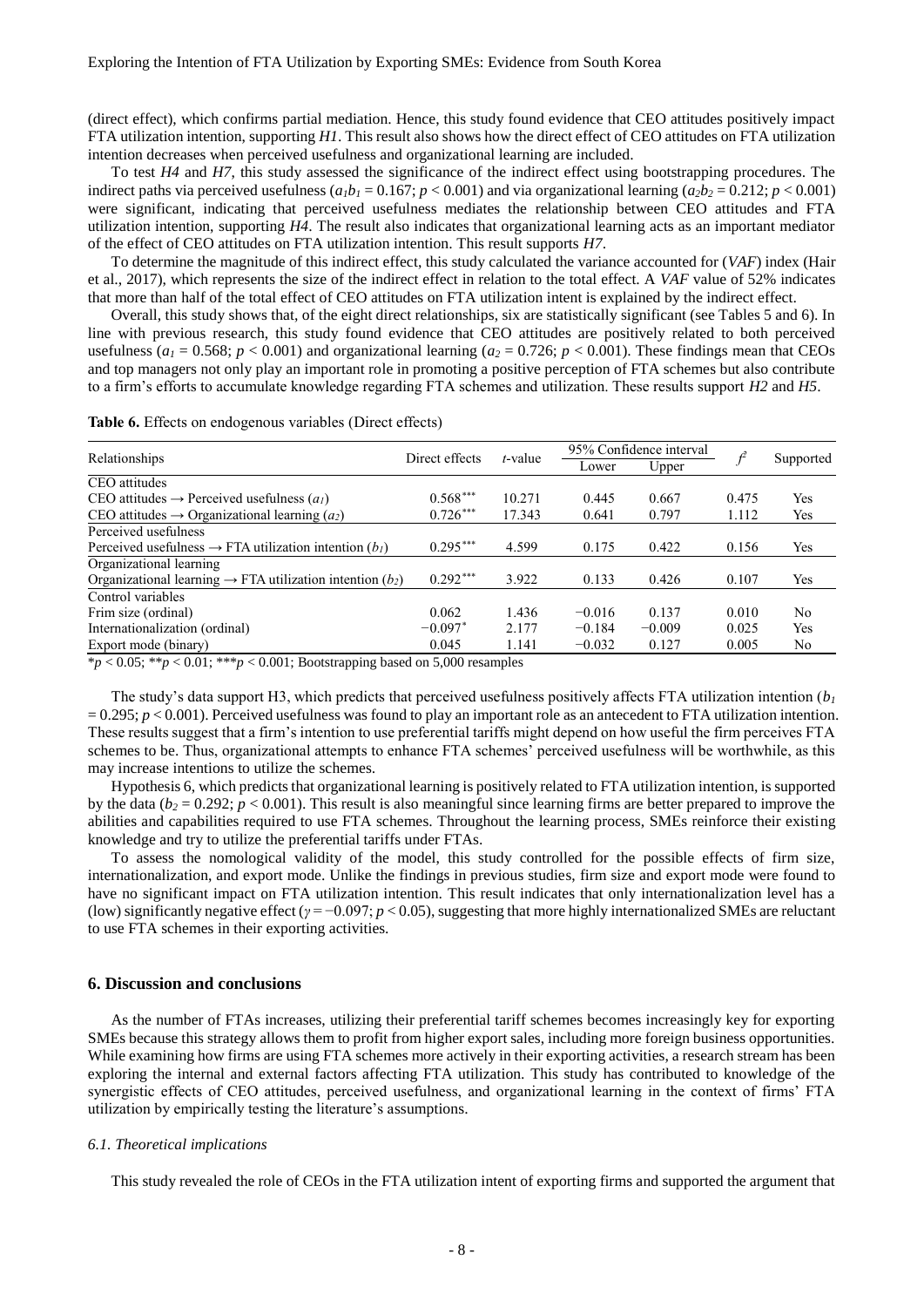perceived usefulness and organizational learning mediate the relationship between CEO attitudes and intention to use FTA schemes. A firm's internal processes can thus be assumed to play a distinctive role in FTA utilization. However, the research on this topic has paid little attention to this issue, focusing instead on external factors such as the restrictiveness of ROOs. Researchers should take account of the influence of CEOs and top managers in their conceptual and empirical models. It should also be considered that CEO's positive attitudes have a strong impact on the organizational learning required for FTA utilization.

More specifically, this study made the following theoretical contributions. First, by focusing on the role and influence of CEOs or top managers, the study shows that CEO attitudes enhance intentions to use FTA schemes by exporting SMEs. While a small number of studies have examined the importance of leaders for FTA utilization (Kim and Chung 2013; Lee and Yang 2016), they have not distinguished between usage and intention to use. This study fills that gap by showing that leaders' attitudes are positively related to usage intention.

Second, this study found that perceived usefulness partially mediates the link between CEO attitudes and FTA utilization intention. Notably, this finding suggests that CEO attitudes can improve usage intention both directly and via enhanced perceptions of preferential tariff schemes. This result implies that CEOs or top managers should take action to enhance their firms' perceptions of FTA schemes' usefulness.

Third, this study confirmed that, as expected, the relationship between CEO attitudes and FTA utilization intention is partially mediated by organizational learning. Previous studies have suggested the importance of knowledge and human capital (Wignaraja 2014). This study's findings contribute to previous research not only by highlighting the dynamic learning process but also by explicitly examining the mediating effect of organizational learning. This study also found evidence that CEO attitudes are an important antecedent of organizational learning in FTA utilization.

#### *6.2. Practical implications*

Concerning practical implications, the study's findings reinforce the critical role of organizational learning in the preferential tariff usage of exporting SMEs. Considering the difficulties of using FTA schemes, firms must accumulate expertise and knowledge regarding ROOs and COOs. However, employees do not participate in learning activities spontaneously, despite the various educational and training programs available from public and private agencies (Song and Kuno 2015). Moreover, most employees tend to avoid taking responsibility for tasks relating to issuing COOs because it requires them to constantly obtain knowledge and information and to closely collaborate with other firm members (Song and Kuno 2015). To ensure that FTA schemes are used consistently and properly, CEOs and top managers should not only encourage employees to attend learning activities but also allocate the resources needed to reduce the workload of the staff responsible for the FTA file.

The results of this study also provide implications for policymakers with regard to the enhancement of FTA utilization and exports. Though government officials tend to expect the formation of FTAs to increase exports (Song 2017), many exporting firms are still not aware of the advantages of FTAs' preferential tariffs. The study's findings show that the perceived usefulness of FTAs is not generated automatically but, rather, is positively associated with leaders' attitudes. Policymakers therefore need to encourage CEOs and top managers to develop business models utilizing FTA schemes. The greater firms' FTA utilization, the greater the possibility of export enhancement.

#### *6.3. Limitation and future research*

Although this study provided some insights into the FTA utilization of exporting SMEs, it has several limitations that must be addressed in future research. First, this study did not examine the degree to which usage intention leads to actual usage behaviour (i.e., the frequency or ratio with which FTA COOs are issued during exporting activities). Despite the difficulties of surveying and data collection (Wignaraja 2014), future studies should determine the interactions between intention and behaviour in the context of FTA utilization.

The second limitation is related to the sample. This study used survey data from exporting SMEs in South Korea. To test the robustness of the model's results, a larger sample that includes exporting SMEs from not only South Korea but other countries as well must be obtained.

Finally, this study did not consider industry characteristics regarding the use of FTA schemes. Some industries are not interested in using preferential tariffs. In the IT industry, for instance, the tariffs for most products have already been eliminated under the Information Technology Agreement of the World Trade Organization. Therefore, future studies need to pay attention to the differences between industries.

#### **Acknowledgements**

This paper is revised version of an earlier paper presented at the International Conference organized by Management & Economics Research Institute of Chungnam National University in South Korea on October 19, 2018. Joon-Heon Song also acknowledges that this research was supported by Tokyo International University Special Grants-in-Aid for Research Work 2018.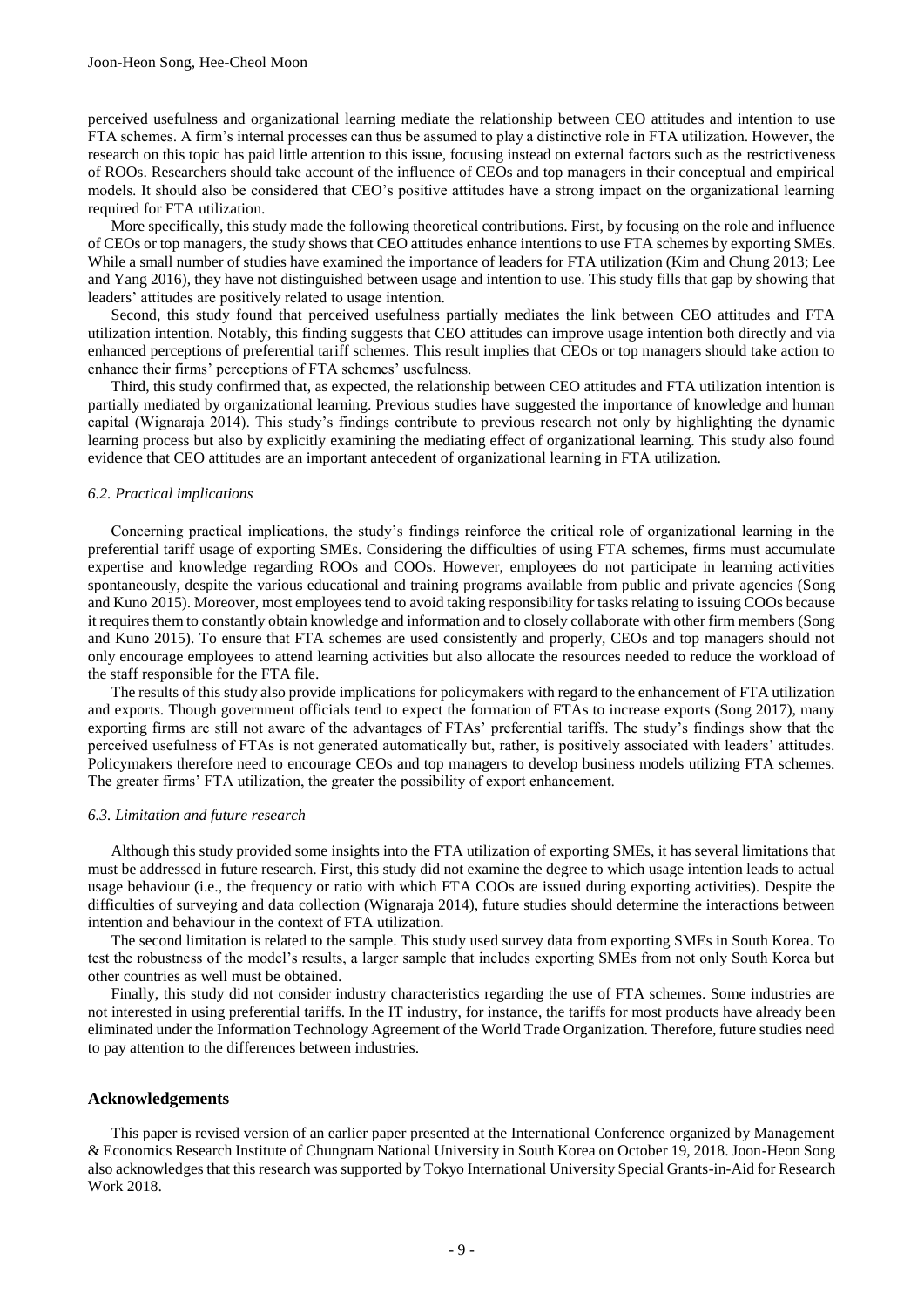#### **References**

Ajzen, I., 1991. The theory of planned behavior. Organizational Behavior and Human Decision Processes 50, 179-211.

Argote, L., Miron-Spektor, E., 2011. Organizational learning: From experience to knowledge. Organization Science 22, 1123-1137.

Bagozzi, R.P., Yi, Y., 1988. On the evaluation of structural equation models. Journal of the Academy of Marketing Science 16, 74-94. Baier, S.L., Bergstrand, J.H., 2007. Do free trade agreements actually increase members' international trade?. Journal of International Economics 71, 72-95.

Boal, K.B., Hooijberg, R., 2000. Strategic leadership research: Moving on. The Leadership Quarterly 11, 515-549.

Chin, W.W., 1998. The Partial Least Squares Approach to Structural Equation Modeling. In: Marcoulides, G.G. (Eds), Modern Methods for Business Research. Lawrence-Erlbaum Associates Publishing, New Jersey.

Cohen, J., 1988. Statistical Power Analysis for the Behavioral Sciences (2nd ed.). Routledge Publishing, New York.

- Crossan, M.M., Lane, H.W., White, R.E., 1999. An organizational learning framework: From intuition to institution. Academy of Management Review 24, 522-537.
- Davis, F.D., 1989. Perceived usefulness, perceived ease of use, and user acceptance of information technology. MIS Quarterly 13, 319- 340.
- Easterby-Smith, M., 1997. Disciplines of organizational learning: Contributions and critiques. Human Relations 50, 1085-1113.
- Fernández-Mesa, A., Alegre, J., 2015. Entrepreneurial orientation and export intensity: Examining the interplay of organizational learning and innovation. International Business Review 24, 148-156.

Fiol, C.M., Lyles, M.A., 1985. Organizational learning. Academy of Management Review 10, 803-813.

- Finkelstein, S., Hambrick, D.C., Cannella, A.A., 2009. Strategic Leadership: Theory and Research on Executives, Top Management Teams, and Boards. Oxford University Publishing, New York.
- Fornell, C., Larcker, D.F., 1981. Evaluating structural equation models with unobservable variables and measurement error. Journal of Marketing Research 18, 39-50.
- Gomes, G., Wojahn, R.M., 2017. Organizational learning capability, innovation and performance: Study in small and medium-sized enterprises (SMES). Revista de Administração (São Paulo) 52, 163-175.
- Hair Jr, J.F., Hult, G.T.M., Ringle, C., Sarstedt, M., 2016. A Primer on Partial Least Squares Structural Equation Modeling (PLS-SEM) (2nd ed.). SAGE Publication Publishing, California.
- Hambrick, D.C., Mason, P.A., 1984. Upper echelons: The organization as a reflection of its top managers. Academy of Management Review 9, 193-206.
- Hayakawa, K., 2015. Does firm size matter in exporting and using FTA schemes?. The Journal of International Trade & Economic Development 24, 883-905.

Hayakawa, K., 2015. Impacts of FTA utilization on firm performance. The BE Journal of Economic Analysis & Policy 15, 1325-1352.

Hayakawa, K., Hiratsuka, D., Shiino, K., Sukegawa, S., 2013. Who uses free trade agreements?. Asian Economic Journal 27, 245-264.

- Hayakawa, K., Kim, H., Lee, H.H., 2014. Determinants on utilization of the Korea–ASEAN free trade agreement: Margin effect, scale effect, and ROO effect. World Trade Review 13, 499-515.
- Hu, L.T., Bentler, P.M., 1999. Cutoff criteria for fit indexes in covariance structure analysis: Conventional criteria versus new alternatives. Structural Equation Modeling: A Multidisciplinary Journal 6, 1-55.
- Huber, G.P., 1991. Organizational learning: The contributing processes and the literatures. Organization Science 2, 88-115.
- Hulland, J., 1999. Use of partial least squares (PLS) in strategic management research: A review of four recent studies. Strategic Management Journal 20, 195-204.
- Igbaria, M., Guimaraes, T., Davis, G.B., 1995. Testing the determinants of microcomputer usage via a structural equation model. Journal of Management Information Systems 11, 87-114.
- Ing, L.Y., Urata, S., Fukunaga, Y., 2016. How Do Exports and Imports Affect the Use of Free Trade Agreements? Firm-Level Survey Evidence from Southeast Asia. Jakarta, Economic Research Institute for ASEAN and East Asia Publishing.
- Jerez-Gómez, P., Céspedes-Lorente, J., Valle-Cabrera, R., 2005. Organizational learning capability: A proposal of measurement. Journal of Business Research 58, 715-725.
- Jiménez-Jiménez, D., Sanz-Valle, R., 2011. Innovation, organizational learning, and performance. Journal of Business Research 64, 408-417.
- Joo, H.Y., Lee, J.S., Lee, P.S., Seo, Y.W., 2016. Intention to use Trans-Pacific Economic Partnership among Korean exporting SMEs. Proceedings of the KTRA's International Conference, Korea Trade Research Association 2016, Seoul, Korea.
- Kawai, M., Wignaraja, G., 2011. Main finding and policy implications. In Kawai, M., Wignaraja, G. (Eds), Asia's Free Trade Agreements: How is Business Responding?, Edward Elgar Publishing, Cheltenham.
- Kim, Y.T., Chung, J.W., 2013. An empirical study on factors of FTA utilization by Korean medium and small enterprise. The Journal of Korea Research Society for Customs 14, 45-64.
- Lee, N.K., Yang, S.J., 2016. A study on the impact on export management performance of Korean agro-food SMEs by the FTA utilization. Korean Journal of Food Marketing Economics 33, 135-158.
- Lefebvre, E., Lefebvre, L.A., 1992. Firm innovativeness and CEO characteristics in small manufacturing firms. Journal of Engineering and Technology Management 9, 243-277.

Levitt, B., March, J.G., 1988. Organizational learning. Annual Review of Sociology 14, 319-338.

- Lewin, A.Y., Stephens, C.U., 1994. CEO attitudes as determinants of organization design: An integrated model. Organization Studies 15, 183-212.
- Lloria, M.B., Moreno-Luzon, M.D., 2014. Organizational learning: Proposal of an integrative scale and research instrument. Journal of Business Research 67, 692-697.
- Marangunić, N., Granić, A., 2015. Technology acceptance model: A literature review from 1986 to 2013. Universal Access in the Information Society 14, 81-95.
- Musteen, M., Barker III, V.L., Baeten, V.L., 2006. CEO attributes associated with attitude toward change: The direct and moderating effects of CEO tenure. Journal of Business Research 59, 604-612.